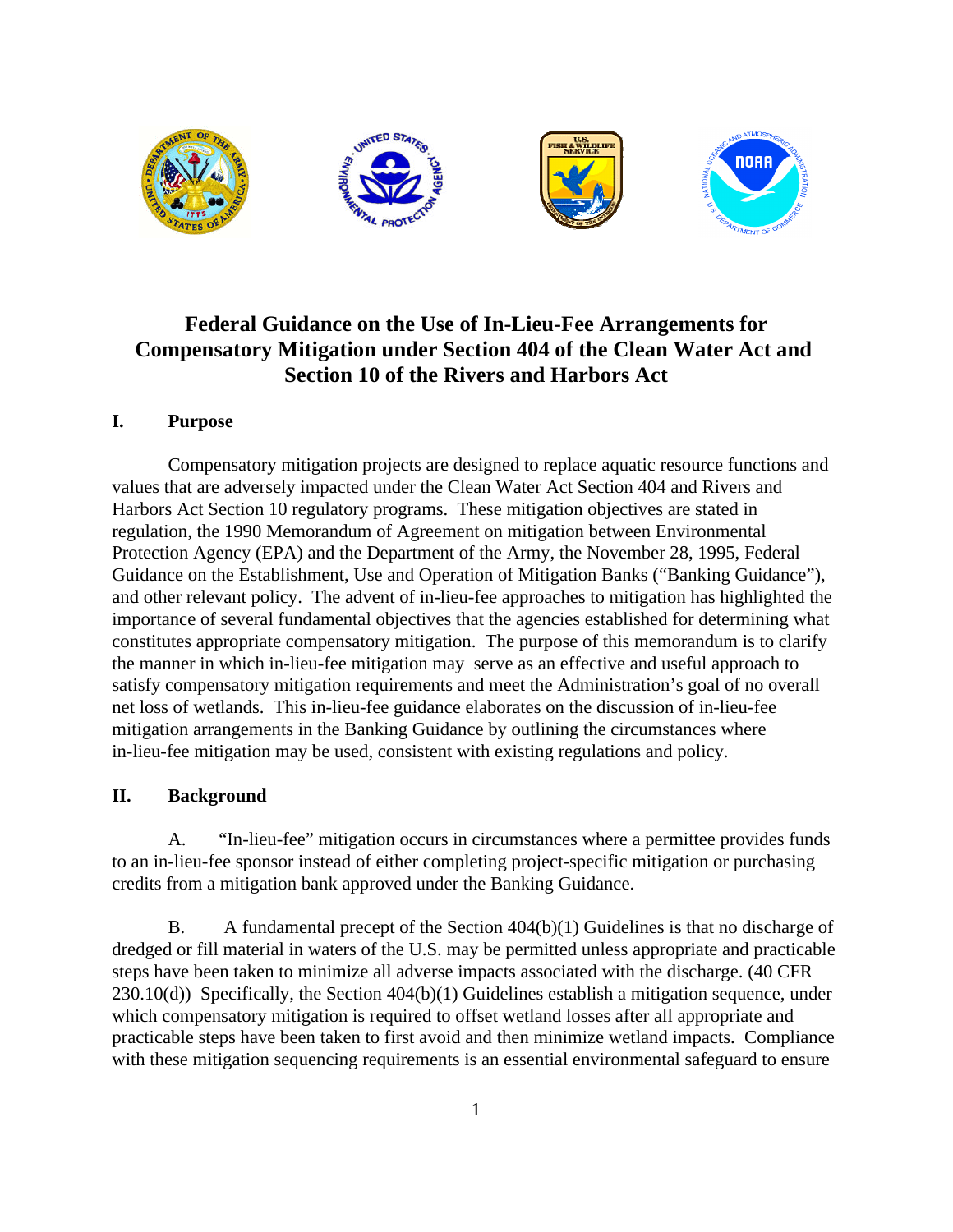that CWA objectives for the protection of wetlands are achieved. The Section 404 permit program relies on the use of compensatory mitigation to offset unavoidable wetlands impacts by replacing lost wetland functions and values.

C. The agencies further clarified their mitigation policies in a Memorandum of Agreement (MOA) between the EPA and the Department of the Army Concerning the Determination of Mitigation under the Clean Water Act Section 404(b)(1) Guidelines (February 6, 1990). That document reiterates that "the Clean Water Act and the Guidelines set forth a goal of restoring and maintaining existing aquatic resources. The Corps will strive to avoid adverse impacts and offset unavoidable adverse impacts to existing aquatic resources, and for wetlands, will strive to achieve a goal of no overall net loss of values and functions." Moreover, the MOA clarifies that mitigation "should be undertaken, when practicable, in areas adjacent or contiguous to the discharge site," and that "if on-site compensatory mitigation is not practicable, off-site compensatory mitigation should be undertaken in the same geographic area if practicable (i.e., in close proximity and, to the extent possible, the same watershed)." As outlined in the MOA, the agencies have also agreed that "generally, in-kind compensatory mitigation is preferable to out-of-kind." The MOA further states that mitigation banking may be an acceptable form of compensatory mitigation. The agencies recognize the general preference for restoration over other forms of mitigation, given the increased chance for ecological success.

D. Pursuant to these standards, project-specific mitigation for authorized impacts has been used by permittees to offset unavoidable impacts. Project-specific mitigation generally consists of restoration, creation, or enhancement of aquatic resources that are similar to the aquatic resources of the impacted area, and is often located on the project site or adjacent to the impact area. Permittees providing project specific mitigation have a U.S. Army Corps of Engineers (Corps) approved mitigation plan detailing the site, source of hydrology, types of aquatic resource to be restored, success criteria, contingency measures, and an annual reporting requirement. The mitigation and monitoring plan becomes part of the Section 404 authorization in the form of a special condition. The permittee is responsible for complying with all terms and conditions of the authorization and would be in violation of their authorization if the mitigation did not comply with the approved plan.

E. In 1995, the agencies issued the Banking Guidance. Consistent with that guidance, permittees may purchase mitigation credits from an approved bank. Mitigation banks will generally be functioning in advance of project impacts and thereby reduce the temporal losses of aquatic functions and values and reduce uncertainty over the ecological success of the mitigation. Mitigation banking instruments are reviewed and approved by an interagency Mitigation Banking Review Team (MBRT). The MBRT ensures that the banking instrument appropriately addresses the physical and legal characteristics of the bank and how the bank will be established and operated (e.g., classes of wetlands and/or other aquatic resources proposed for inclusion in the bank, geographic service area where credits may be sold, wetland classes or other aquatic resource impacts suitable for compensation, methods for determining credits and debits). The bank sponsor is responsible for the operation and maintenance of the bank during its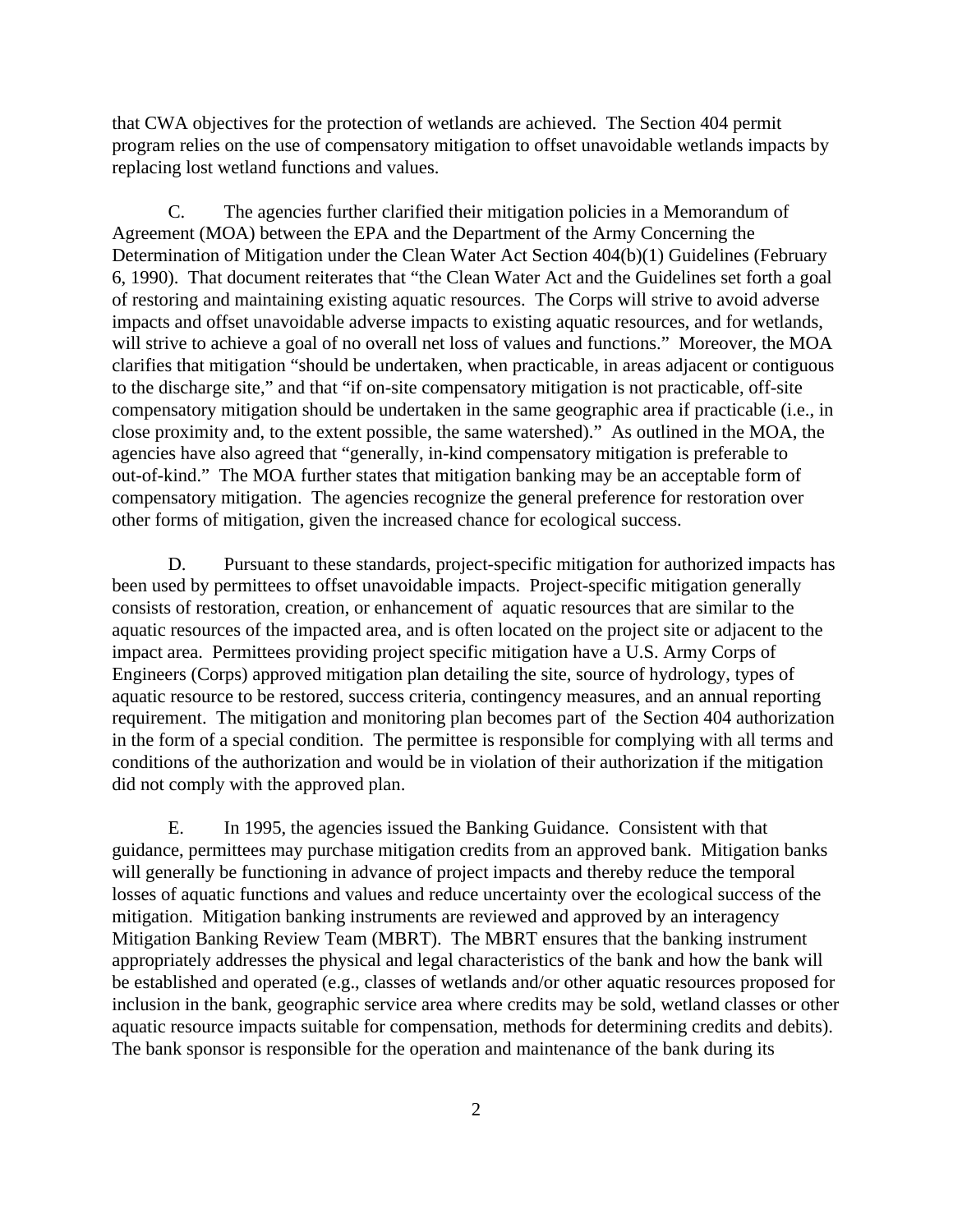operational life, as well as the long-term management and ecological success of the wetlands and/or other aquatic resources, and must provide financial assurances.

F. The Banking Guidance describes in-lieu-fee mitigation as follows: "...in-lieu-fee, fee mitigation, or other similar arrangements, wherein funds are paid to a natural resource management entity for implementation of either specific or general wetland or other aquatic resource development project, are not considered to meet the definition of mitigation banking because they do not typically provide compensatory mitigation in advance of project impacts. Moreover, such arrangements do not typically provide a clear timetable for the initiation of mitigation efforts. The Corps, in consultation with the other agencies, may find circumstances where such arrangements are appropriate so long as they meet the requirements that would otherwise apply to an offsite, prospective mitigation effort and provides adequate assurances of success and timely implementation. In such cases, a formal agreement between the sponsor and the agencies, similar to a banking instrument, is necessary to define the conditions under which its use is considered appropriate."

#### **III. Use of In-Lieu-fee Mitigation in the Regulatory Program**

In light of the above considerations and in order to ensure that decisions regarding the use of in-lieu-fee mitigation are made more consistently with existing provisions of agency regulations and permit policies, the following clarification is provided. It is organized in a tiered manner to reflect and incorporate the agencies' broader mitigation policies, and is based on relative assurances of ecological success.

A. Impacts Authorized Under Individual Permit: In-lieu-fee agreements may be used to compensate for impacts authorized by individual permit if the in-lieu-fee arrangement is developed (or revised, if an existing agreement), reviewed, and approved using the process established for mitigation banks in the Banking Guidance. MBRTs should review applications from such in-lieu-fee sponsors to ensure that such agreements are consistent with the Banking Guidance.

B. Impacts Authorized Under General Permit: As a general matter, in-lieu-fee mitigation should only be used to compensate for impacts to waters of the U.S. authorized by a Section 404 general permit, as described below:

> 1. Where "On-site" Mitigation Is Available and Practicable: As a general matter, compensatory mitigation that is completed on or adjacent to the site of the impacts it is designed to offset (i.e., project-specific mitigation done by permittees consistent with Corps approved mitigation plans) is preferable to mitigation conducted off-site (i.e., mitigation bank or in-lieu-fee mitigation). The agencies' preference for on-site mitigation, indicated in the 1990 Memorandum of Agreement on mitigation between the EPA and the Department of the Army, should not preclude the use of a mitigation bank or in-lieu-fee mitigation when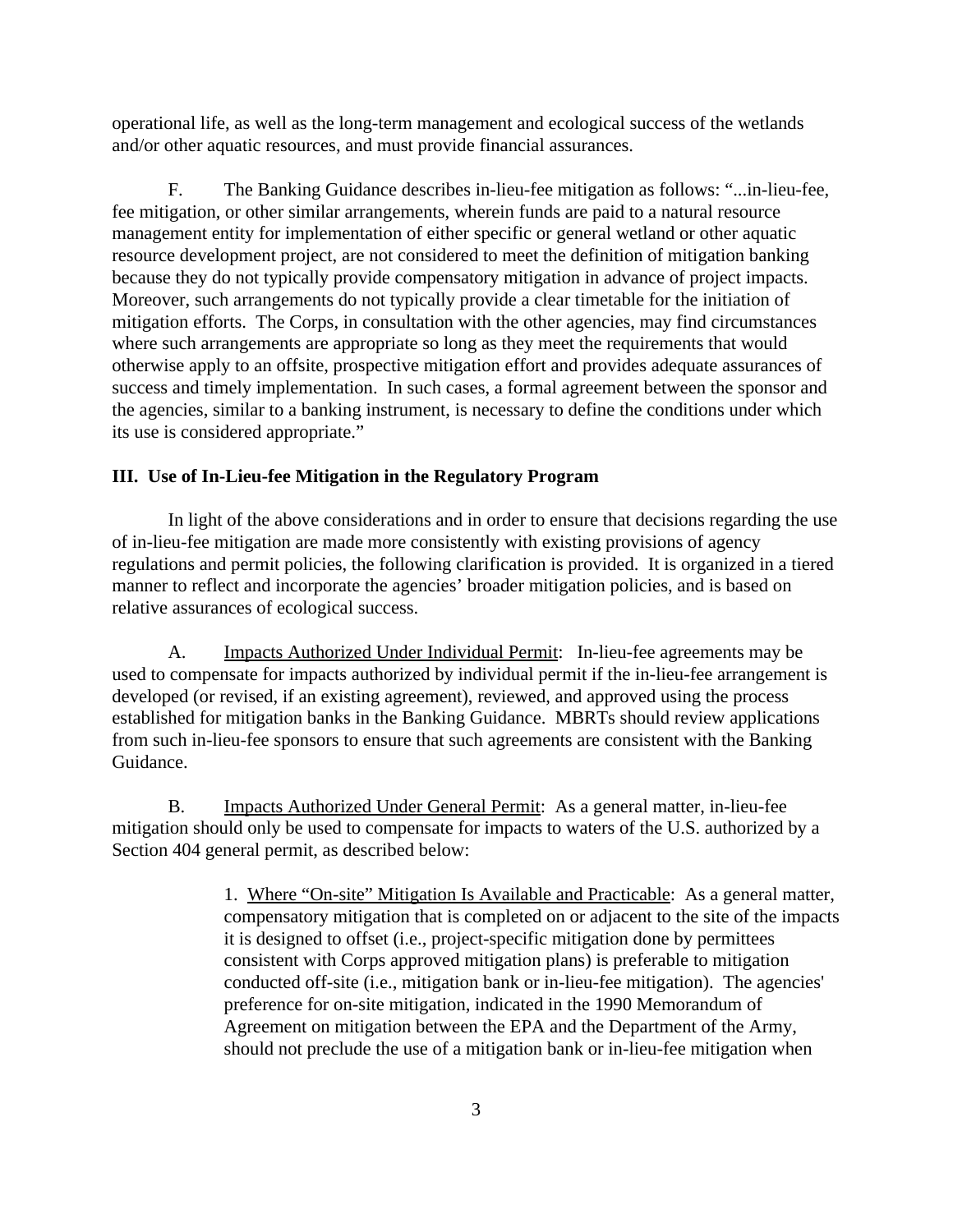there is no practicable opportunity for on-site compensation, or when use of a bank or in-lieu-fee mitigation is environmentally preferable to on-site compensation, consistent with the provisions in paragraph 2 below.

2. Where "On-site" Mitigation Is Not Available or Practicable: Except as noted below in a. or b., where on-site mitigation is not available, practicable, or determined to be less environmentally desirable, use of a mitigation bank is preferable to in-lieu-fee mitigation where permitted impacts are within the service area of a mitigation bank approved to sell mitigation credits, and those credits are available. Use of a mitigation bank is also preferable over in-lieu-fee mitigation where both the available in-lieu-fee arrangement and the service area of an approved mitigation bank are outside of the watershed of the permitted project impacts, unless the mitigation bank is determined on a case by case basis to not be practicable and environmentally desirable.

a. Where Mitigation Bank Does Not Provide "In-kind" Mitigation: In those circumstances where wetlands impacts proposed for general permit authorization are within the service area of an approved mitigation bank with available credits, but the impacted wetland type is not identified by the Mitigation Banking Instrument for compensation within such bank, then the authorized impact may be compensated through an in-lieu-fee arrangement, subject to the considerations described in Section IV below, if the in-lieu-fee arrangement would provide in-kind restoration as mitigation.

b. Where Mitigation Bank Does Not Provide Restoration, Creation, or Enhancement Mitigation: In those circumstances where wetlands impacts proposed for general permit authorization are within the service area of an approved mitigation bank, but the only available credits are through preservation, then the authorized impact may be compensated through an in-lieu-fee arrangement subject to the considerations described in Section IV below, if the in-lieu-fee arrangement would provide in kind restoration as mitigation.

### **IV. Planning, Establishment, and Use of In-lieu-fee Mitigation Arrangements**

This section describes the basic considerations that should be addressed for any proposed use of in-lieu-fee mitigation to offset unavoidable impacts associated with a discharge authorized under a general permit described in Section III above.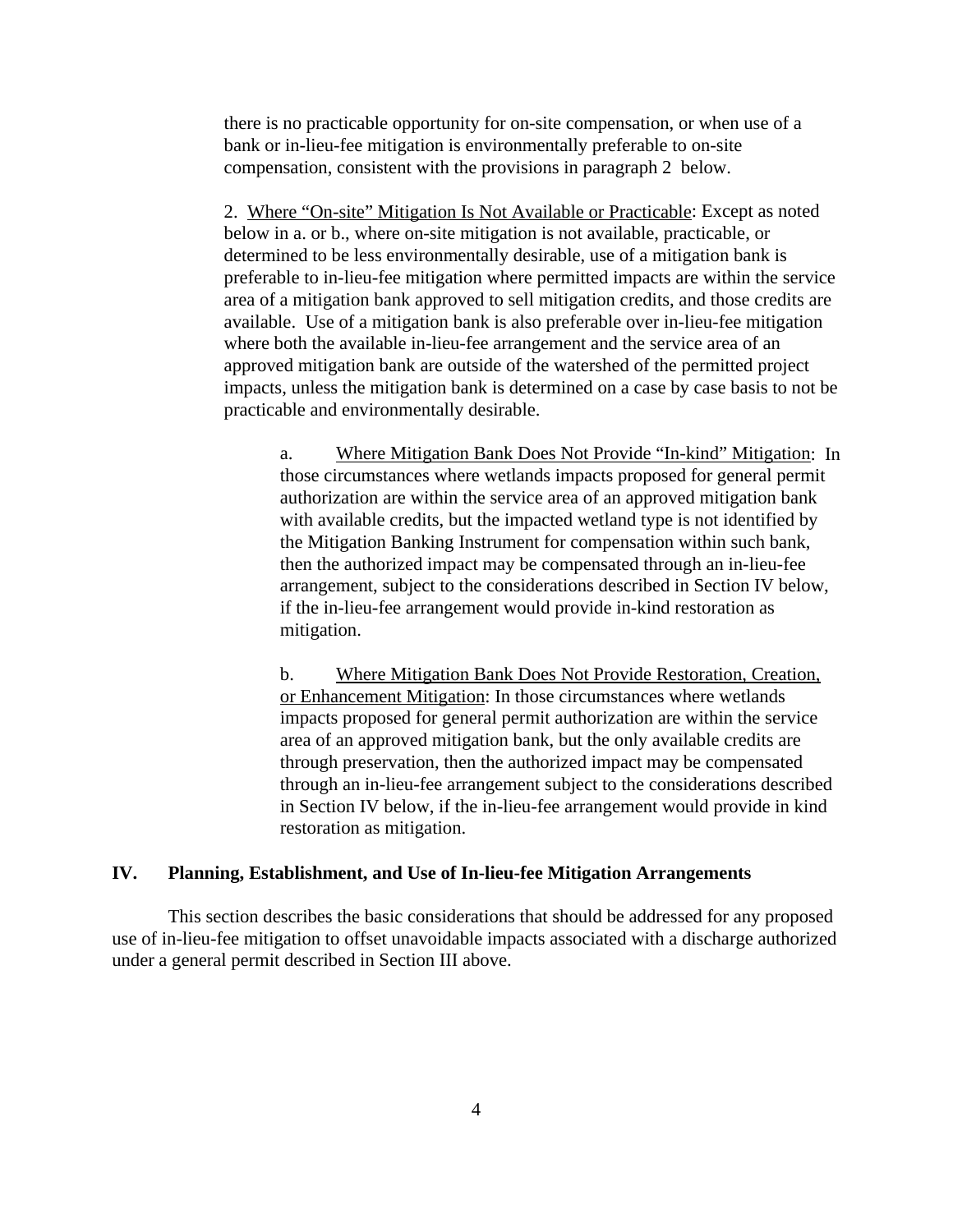#### A. Planning considerations:

1. Qualified Organizations: Given the goal to ensure long-term mitigation success, the Corps, in consultation with the other Federal agencies, should carefully evaluate the demonstrated performance of natural resource management organizations (e.g., governmental organizations, land trusts) prior to approving them to manage in-lieu-fee arrangements. In fact, given the unique strengths and specialties of such organizations, it may be useful for the Corps, in consultation with other Federal resource agencies, to establish formal arrangements with several natural resource management organizations to ensure there are sufficient options to effectively replace lost functions and values. In any event, in-lieu-fee arrangements and subsequent modifications should be made in consultation with the other Federal agencies and only after an opportunity for public notice and comment has been afforded.

2. Operational Information: Those organizations considered qualified to implement formal in-lieu-fee arrangements should work in advance with the Corps to ensure that authorized impacts will be offset fully on a project-by-project basis consistent with Section 10/404 permit requirements. As detailed in the paragraphs that follow, organizations should supply the Corps with information in advance on (1) potential sites where specific restoration projects or types of restoration projects are planned, (2) the schedule for implementation, (3) the type of mitigation that is most ecologically appropriate on a particular parcel, and (4) the financial, technical, and legal mechanisms to ensure long-term mitigation success. The Corps should ensure that the formal in-lieu-fee arrangements and project authorizations contain distinct provisions that clearly state that the legal responsibility for ensuring mitigation terms are satisfied fully rests with the organization accepting the in-lieu-fee. In-lieu-fee sponsors should be able to demonstrate approval of all necessary State and local permits and authorizations. In-lieu-fee sponsors (e.g., State) should notify the Corps and MBRT if the service area of any mitigation bank overlaps the jurisdiction in which their in-lieu-fees may be spent.

3. Watershed Planning: Local watershed planning efforts, as a general matter, identify wetlands and other aquatic resources that have been degraded and usually have established a prioritization list of restoration needs. In-lieu-fee mitigation projects should be planned and developed to address the specific resource needs of a particular watershed.

4. Site Selection: The Federal agencies and in-lieu-fee sponsor should give careful consideration to the ecological suitability of a site for achieving the goal and objectives of compensatory mitigation (e.g., posses the physical, chemical and biological characteristics to support the desired aquatic resources and functions,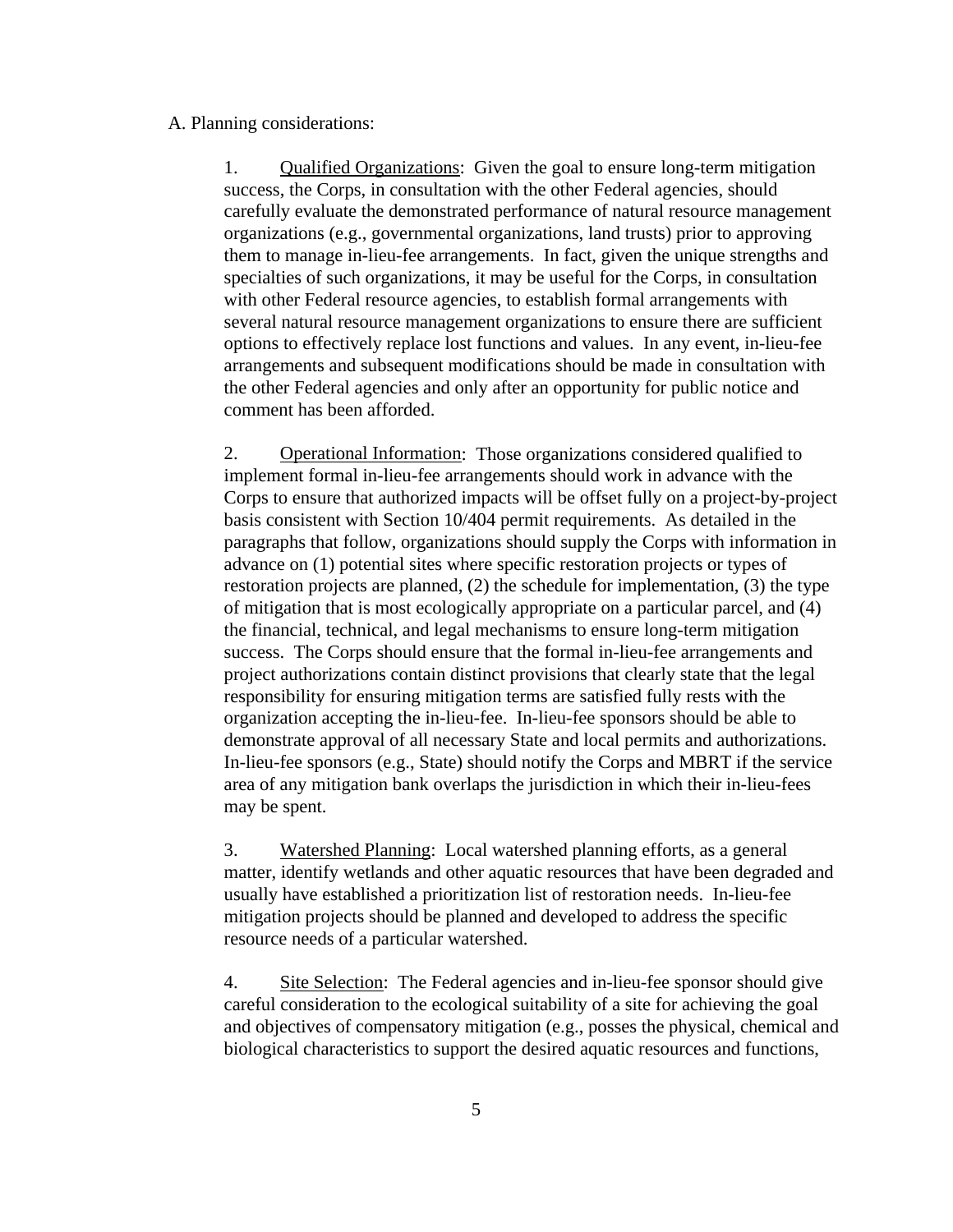preferably in-kind restoration or creation of impacted aquatic resources). The location of the site relative to other ecological features, hydrologic sources, and compatibility with adjacent land uses and watershed management plans shall be considered by the Federal agencies during the evaluation process.

5. Technical Feasibility: In-lieu-fee mitigation should be planned and designed to be self-sustaining over time to the extent possible. The techniques for establishing aquatic resources must be carefully selected. The restoration of historic or substantially degraded aquatic resources (e.g., prior-converted cropland, farmed wetlands) utilizing proven techniques increases the likelihood of success and typically does not result in the loss of other valuable resources. Thus, restoration should be the first option considered for siting in-lieu-fee mitigation. This guidance recognizes that in some circumstances aquatic resources must be actively managed to ensure their sustainability. Furthermore, long-term maintenance requirements may be necessary and appropriate in some cases (e.g., to maintain fire dependent habitat communities in the absence of natural fire, to control invasive exotic plant species). Proposed mitigation techniques should be well-understood and reliable. When uncertainties surrounding the technical feasibility of a proposed mitigation technique exist, appropriate arrangements may be phased-out or reduced once the attainment of prescribed performance standards is demonstrated. In any event, a plan detailing specific performance standards should be submitted to ensure the technical success of the project can be evaluated.

6. Role of Preservation: As described in the Banking Guidance, simple purchase or "preservation" of existing wetlands may be accepted as compensatory mitigation only in exceptional circumstances. Mitigation credit may be given when existing wetlands and/or other aquatic resources are preserved in conjunction with restoration, creation or enhancement activities, and when it is demonstrated that the preservation will augment the functions of the restored, created or enhanced aquatic resource.

7. Collection of Funds: Funds collected under any in-lieu-fee arrangement should be used for replacing wetlands functions and values and not to finance non-mitigation programs and priorities (e.g., education projects, research). Funds collected should be based upon a reasonable cost estimate of all funds needed to compensate for the impacts to wetlands or other waters that each permit is authorized to offset. Funds collected should ensure a minimum of one-for-one acreage replacement, consistent with existing regulation and permit conditions. Land acquisition and initial physical and biological improvements should be completed by the first full growing season following collection of the initial funds. However, because site improvements associated with in-lieu-fee mitigation may take longer to initiate, initial physical and biological improvements may be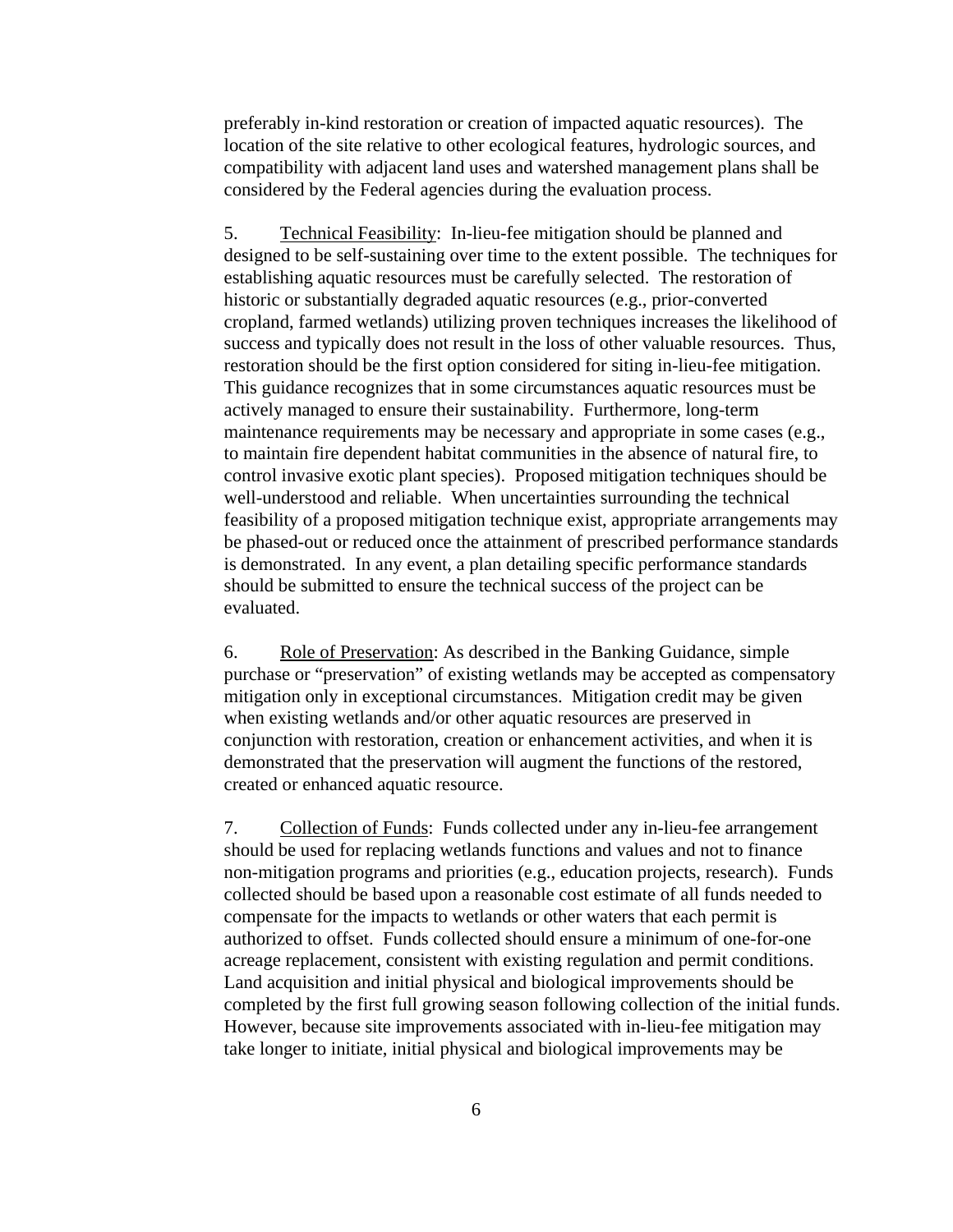completed no later than the second full growing season where 1) initiation by the first full growing season is not practicable, 2) mitigation ratios are raised to account for increased temporal losses of aquatic resource functions and values, and 3) the delay is approved in advance by the Corps.

8. Monitoring and Management: The in-lieu-fee sponsor is responsible for securing adequate funds for the operation and maintenance of the mitigation sites. The wetlands and/or other aquatic resources in the mitigation site should be protected in perpetuity with appropriate real estate arrangements (e.g., conservation easements, transfer of title to Federal or State resource agency or non-profit conservation agency). Such arrangements should effectively restrict harmful activities (e.g., incompatible uses) that might otherwise jeopardize the purpose of the compensatory mitigation. In addition, there should be appropriate schedules for regular (e.g., annual) monitoring reports to document funds received, impacts permitted, how funds were disbursed, types of projects funded, and the success of projects conducted under the in-lieu-fee arrangement. The Corps, in conjunction with other Federal and State agencies, should evaluate the reports and conduct regular reviews to ensure that the arrangement is operating effectively and consistent with agency policy and the specific agreement. The Corps will track all uses of in-lieu-fee arrangements and report those figures by public notice on an annual basis.

B. Establishment of In-Lieu-Fee Agreements:

A formal in-lieu-fee agreement, consistent with the planning provisions above, should be established by the sponsor with the Corps, in consultation with the other agencies. It may be appropriate to establish an "umbrella" arrangement for the establishment and operation of multiple sites. In such circumstances, the need for supplemental information (e.g., site specific plans) should be addressed in specific in-lieu-fee agreements. The in-lieu-fee agreement should contain:

> 1. a description of the sponsor's experience and qualifications with respect to providing compensatory mitigation;

2. potential site locations, baseline conditions at the sites, and general plans that indicate what kind of wetland compensation can be provided (e.g., wetland type, restoration or other activity, proposed time line, etc.);

- 3. geographic service area;
- 4. accounting procedures;
- 5. methods for determining fees and credits;

6. a schedule for conducting the activities that will provide compensatory mitigation or a requirement that projects will be started within a specified time after impacts occur;

7. performance standards for determining ecological success of mitigation sites;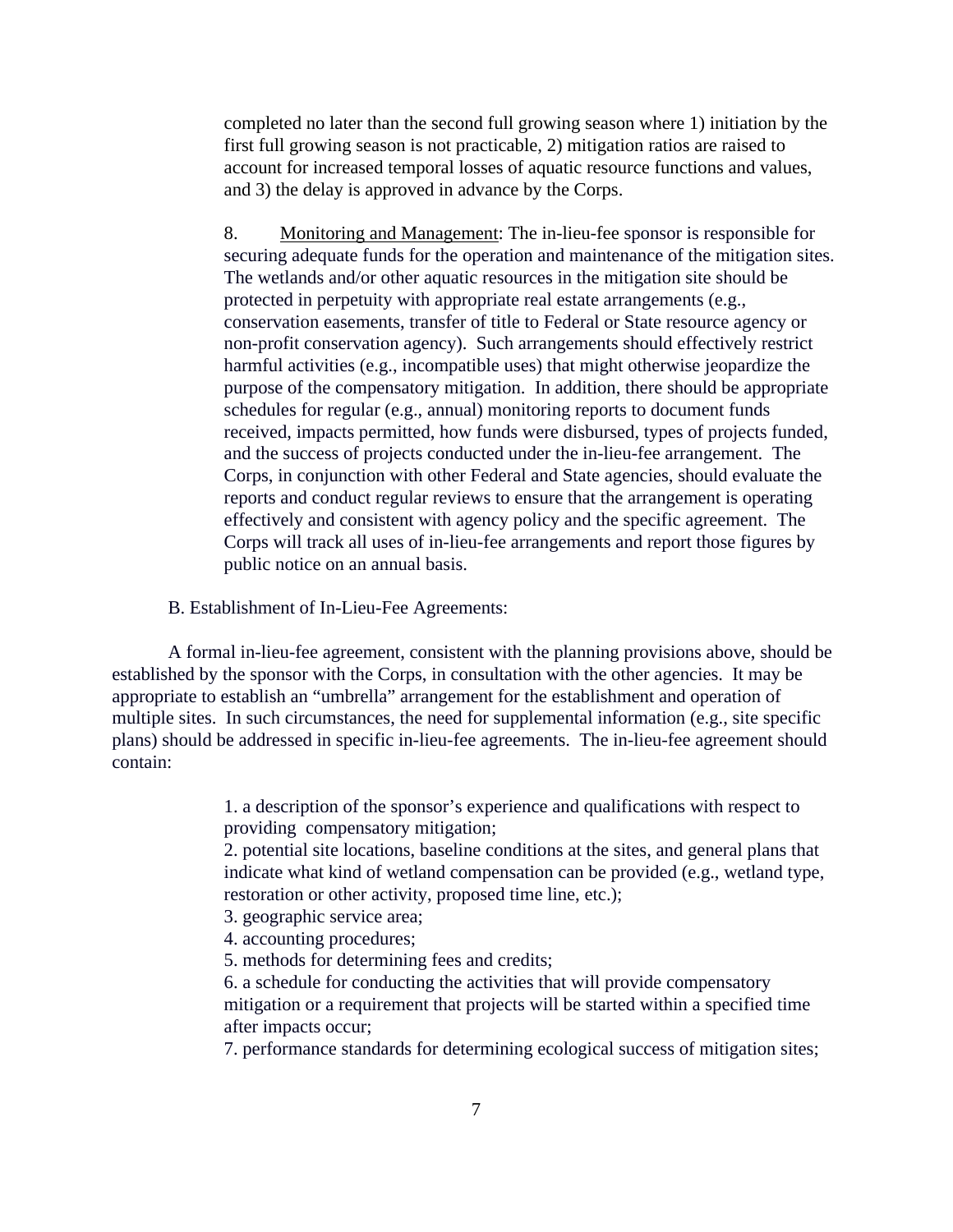8. reporting protocols and monitoring plans; 9. financial, technical and legal provisions for remedial actions and responsibilities (e.g., contingency fund); 10. financial, technical and legal provisions for long-term management and maintenance (e.g., trust); and 11. provision that clearly states that the legal responsibility for ensuring mitigation terms are fully satisfied rests with the organization accepting the fee.

In cases where initial establishment of in-lieu-fee compensatory mitigation involves a discharge into waters of the United States requiring Section 10/404 authorization, submittal of a Section 10/404 application should be accompanied by the in-lieu-fee agreement.

## **V. General**

A. Effect of Guidance. This guidance does not change the substantive requirements of the Section 10/404 regulatory program. Rather, it interprets and provides guidance and procedures for the use of in-lieu fee mitigation consistent with existing regulations. The policies set out in this document are not final agency action, but are intended solely as guidance. The guidance is not intended, nor can it be relied upon, to create any rights enforceable by any party in litigation with the United States. This guidance does not establish or affect legal rights or obligations, establish a binding norm on any party and it is not finally determinative of the issues addressed. Any regulatory decisions made by the agencies in any particular matter addressed by this guidance will be made by applying the governing law and regulations to the relevant facts.

B. Definitions. Unless otherwise noted, the terms used in this guidance have the same definitions as those terms in the Banking Guidance. Note that as part of the Administration's Clean Water Action Plan, the Federal agencies have proposed a tracking system to more accurately account for wetland losses and gains that includes definitions of terms such as restoration used in wetland programs. Future notice will be given when these definitions will be applied to Section 10/404 regulatory program.

C. Effective Date. This guidance is effective immediately on the date of the last signature below. Therefore, existing in-lieu-fee arrangements or agreements should be reviewed and modified as necessary in light of the above.

D. Conversion to Banks: If requested by the in-lieu-fee sponsor, the Corps, in conjunction with the other Federal agencies, will provide assistance and recommendations on the steps necessary to convert individual in-lieu-fee arrangements to mitigation banks, consistent with the Banking Guidance.

E. Future Revisions. The agencies are supporting a comprehensive, independent evaluation of the effectiveness of compensatory mitigation by the National Academy of Sciences. The technical results of this evaluation are expected to be used by the public to improve the